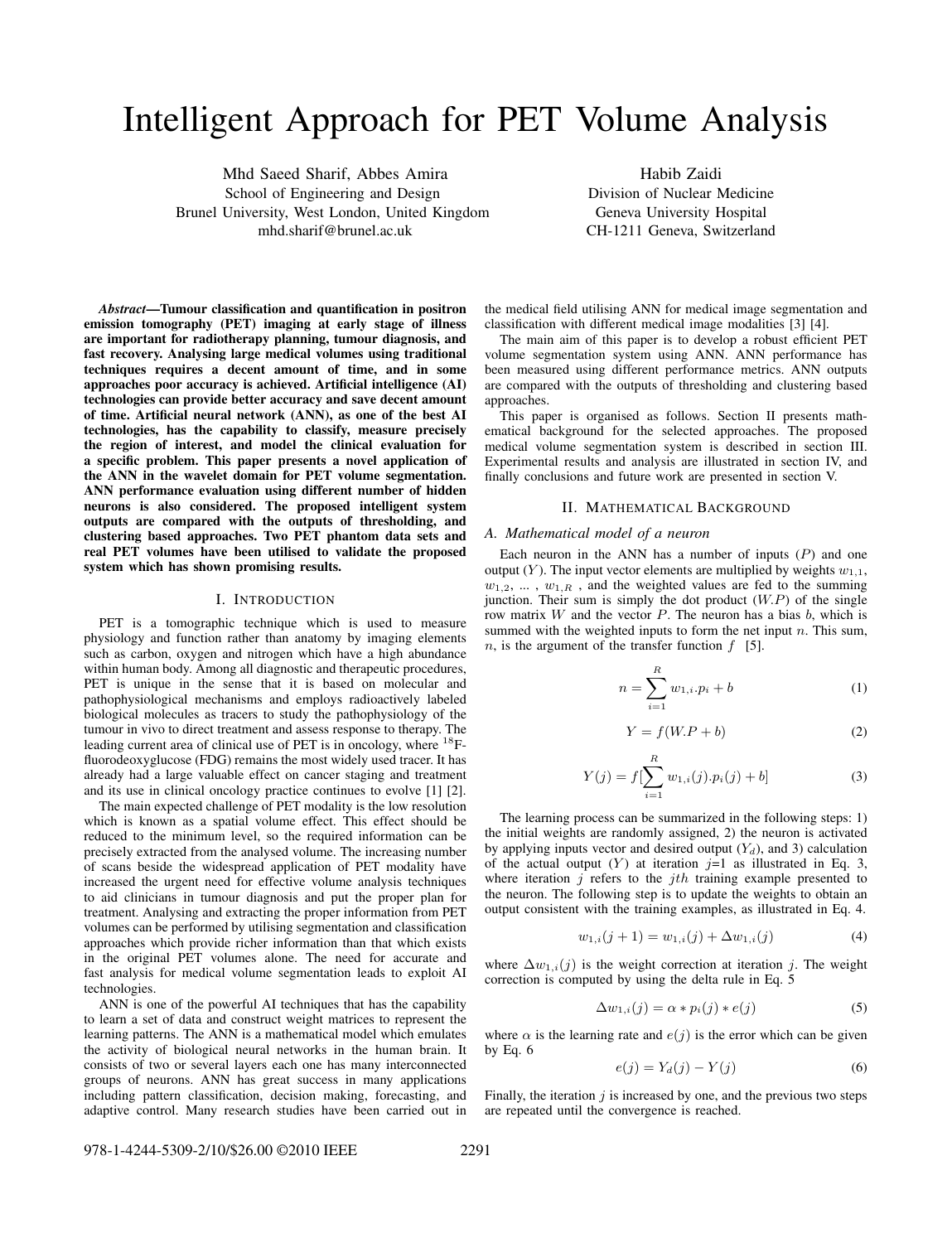# *B. Thresholding*

*1) Hard Thresholding:* This methodology attempts to determine an intensity value that can separate the volume into two parts [6]. All voxels with intensities  $f(x, y)$  larger than the threshold value *T* are allocated into one class, and all the others into another class. Thresholding approach does not consider the spatial characteristics of the volume; it is sensitive to noise and intensities variation.

*2) Soft Thresholding:* This approach replaces each voxel which has a greater value than the threshold value by the difference between the threshold and the voxel values. Soft thresholding can illustrate some important regions as the region of interest (ROI) in this study.

*3) Adaptive thresholding:* Otsu's method has been used as a third approach, which chooses the threshold that minimizes the intraclass variance of the black and white voxels in the volume [7].

### *C. Multiresolution analysis*

Multiresolution analysis (MRA) is designed to give good time resolution and poor frequency resolution at high frequencies, and poor time resolution and good frequency resolution at low frequencies. It enables the exploitation of slice characteristics associated with a particular resolution level, which may not be detected using other analysis techniques [8] [9]. The wavelet transform for a function  $f(t)$ can be defined as follow:

$$
X_{\psi_{(a,b)}} = \int_{-\infty}^{\infty} f(t)\psi_{(a,b)}(t)dt
$$
 (7)

where

$$
\psi_{(a,b)}(t) = \frac{1}{\sqrt{a}} \psi(\frac{t-b}{a})
$$
\n(8)

The parameters *a, b* are called the scaling and shifting parameters, respectively [8] [10]. Haar wavelet filter will be used in the experimental study at different levels of decomposition. Haar wavelet transform (HWT) of a two-dimensional slice can be performed using two approaches: the first one is called standard decomposition where the one-dimensional HWT is applied to each row of pixel values followed by another one-dimensional HWT on the column of the processed slice. The other approach is called non-standard decomposition, which alternates between the one-dimensional HWT operations on rows and columns. HWT is conceptually simple, fast, memory efficient, and it can be reversed without the edge effects that are associated with other wavelet transforms.

# *D. Clustering*

Clustering technique is aiming to classify each voxel in a volume into the proper cluster, then these clusters are mapped to display the segmented volume. The most commonly used clustering technique is the *K*-means method, which clusters *n* voxels into *K* clusters ( $\hat{K}$  less than  $n$ ) [11]. This algorithm chooses the number of clusters,  $K$ , then randomly generates *K* clusters and determines the cluster centers. The next step is assigning each voxel in the volume to the nearest cluster center, and finally recompute the new cluster centers. The two previous steps are repeated until the minimum variance criterion is achieved. The main approach objective is to achieve a minimum intra-cluster variance *V*.

$$
V = \sum_{i=1}^{K} \sum_{x_j \in S_i} (x_j - \mu_i)^2
$$
 (9)

where *K* is the number of clusters,  $S=1,2,...K$ , and the mean of all voxels in cluster *i* is  $\mu_i$ .



Fig. 1. Proposed system for PET volume segmentation.

# III. THE PROPOSED SYSTEM

The proposed medical volume segmentation system is illustrated in Fig. 1. The 3D PET volume acquired from the scanner goes through the checking block, where ANN is used to check each slice from the volume, if the slice contains the ROI then it proceeds to the preprocessing stage. At this stage histogram equalisation and median filter are utilised to enhance the quality of slices features and remove most of the noise in each slice. The enhanced volume can be processed using three approaches, the first one is the thresholding which removes the background and unnecessary information producing a volume which consists of two classes the background and the ROI. The second approach is *K*-means clustering technique which classifies PET volume into an appropriate number of clusters. The third approach is ANN which is used in spatial and wavelet domains. The preprocessed PET volume is fed first to ANN which is trained to detect tumour. In another block PET volume is transformed into the wavelet domain using HWT at different levels of decomposition. HWT decomposes the volume and produces the approximation, horizontal, vertical, and diagonal features for each slice. The approximation features are fed to another ANN for detecting and quantifying the tumour. The outputs of ANNs are compared in the next step with the outputs of the other two approaches, while the best outputs are selected and displayed.

## IV. EXPERIMENTAL RESULTS AND ANALYSIS

#### *A. Studying PET phantom data*

In this study, PET volumes containing simulated tumour have been utilised. Two phantom data sets have been used, the first data set is obtained from NEMA IEC image quality body phantom which consists of an elliptical water filled cavity with six spherical inserts suspended by plastic rods of volumes 0.5, 1.2, 2.6, 5.6, 11.5, and 26.5 ml. The inner diameters of these spheres are: 10, 13, 17, 22, 28 and 37 mm. The scanner used for acquiring this volume has a resolution of 4.07 mm x 4.07 mm x 5 mm, with voxel volume 0.0828 ml, while the size of the obtained phantom volume is 168 x 168 x 66. The second data set is Zubal phantom volume, which were simulated using a validated PET Monte Carlo simulation package [12]. The volume contains a raw matrix with isotropic voxels, the size of this volume is 128 x 128 x 180, and the voxel size is 5.0625 mm x 5.0625 mm x 2.4250 mm. The second data volumes have 3 tumours in the lungs as follows: tumour 1 is allocated in slice 68, tumour 2 is allocated in slice 57, and tumour 3 is allocated in slice 74.

*1) NEMA phantom data set:* Feedforward neural network with one hidden layer has been used in this study. The training algorithm used with this network is the backpropagation algorithm. To evaluate the effect of neurons number in the hidden layer and achieve the best ANN performance for our application, different neurons numbers in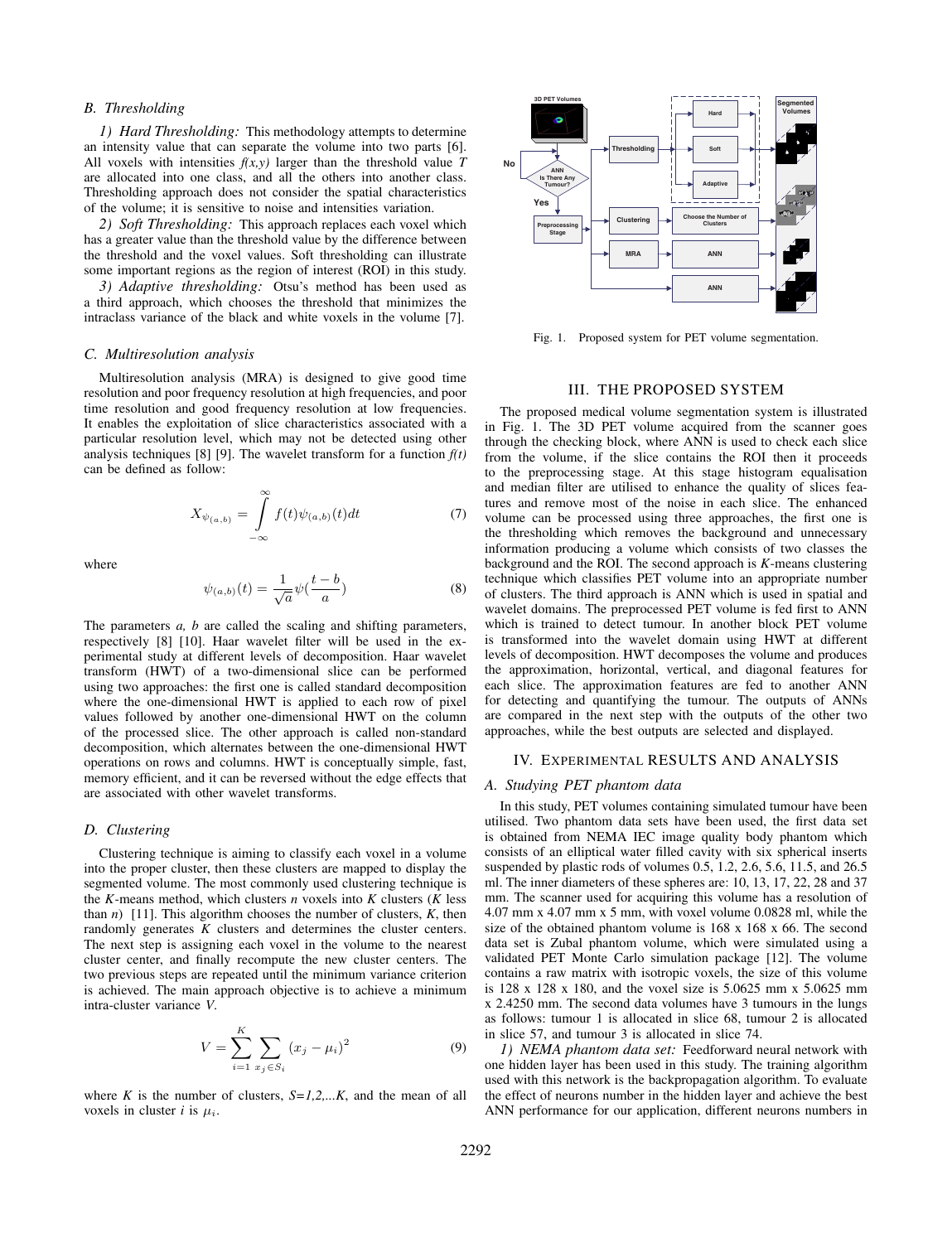

Fig. 2. The segmented volume for all spheres in NEMA data set using adaptive, soft, and hard threshold approaches respectively.

the hidden layer have been used. The maximum number of iteration used in the ANN is 1000 iterations. Hyperbolic tangent sigmoid transfer function "tan-sigmoid" has been used for all layers except the output layer where the linear activation function "purelin" is used. In this application 70% of the first data set have been used for training, 15% for validating, and 15% for testing.

The inputs features of the ANN have been extracted in spatial and wavelet domains. The utilised wavelet filter decomposes each slice from the input volume and produces four types of coefficients. The approximation coefficients, produced by HWT, represent most detailed information about the analysed slice, and the size of these coefficients (84 x 84) is half of the original size. A window of 12 x 12 voxels has been used to scan each input slice. The utilisation of this window has reduced the approximation coefficients size fed into the ANN each time without losing the slice details. It also reduced the required computational time. The ANN achieved good performance with very small mean squared error (MSE),  $2.39e^{-16}$ .

An objective evaluation for the artificial intelligence system outputs has been performed by comparing the sphere calculated volume with its true (original) volume. The experimental results have been repeated 10 times, and the average of the sphere volume measured using ANN is calculated. The calculated volume obtained from the ANN, and the percentage of the absolute relative error (ARE) for each sphere are presented in Table I. ANN has clearly detected all spheres, where spheres 1, 2, and 3 are accurately detected, spheres 4 is overestimated, and sphere 5 and 6 are underestimated. It worth mentioning that the proposed system has shown better performance compared to the thresholding and clustering based approaches which are used as ground truth. Adaptive, soft, and hard threshold approaches have been used to perform the segmentation. The best results obtained from these approaches is where adaptive threshold method is used, which is also used for the comparison with the other assessed techniques. Fig. 2 presents the obtained spheres volumes using three thresholding approaches. Table I illustrates a comparison between the assessed approaches in term of ARE. Thresholding approach has overestimated the volume of all spheres, while the exploitation of *K*means clustering approach underestimates the volume of all spheres, particularly spheres 5, and 6.

During this study different number of neurons in the hidden layer have been used to validate the best design for the ANN, which is suitable for the proposed application. Levenberg-Marquardt backpropagation training algorithm has been used during the evaluation of neurons numbers in the hidden layer. Fig. 3 illustrates the effect of changing the number of neurons in the hidden layer on the training time at iteration 1000, performance using MSE, and regression respectively. The results obtained after this evaluation shows that the best number of the hidden neurons which corresponds to the smallest MSE, regression equal to 1, reasonable time, and good ANN outputs is 96 neurons. The segmented slices from thresholding, clustering and ANN in the wavelet domain are illustrated in Fig. 4.



Fig. 4. NEMA Phantom data: (a) Original PET volume (168x168x66), (b) thresholded volume (168x168x66), (C) clustered volume (168x168x66), (d) segmented volume (84x84x66) from ANN and MRA.



Fig. 5. Zubal Phantom data (Tumour 1): (a) Original PET volume  $(128x128x180)$ , (b) thresholded volume  $(128x128x180)$ , (C) clustered volume (128x128x180), (d) segmented volume (64x64x180) from ANN and MRA.

*2) Zubal phantom data set:* The proposed system was able to detect tumours in Zubal phantom data set with isotropic voxels. Tumour 1 with size 2 voxels was clearly detected in slice 68. Tumour 2 with size 3 voxels was also clearly detected in slice 57, and tumour 3 also clearly allocated in slice 74 with size 2 voxels. Due to space limit Fig. 5 shows just the segmented slices for tumour 1 from thresholding, clustering and ANN in the wavelet domain.

Similar segmented slices have been obtained using ANN in the spatial domain however more computational time and memory are required for all data sets in this domain.

## *B. Studying real PET volumes*

The proposed approaches have been also tested on real PET volumes which contain lung tumour. A subjective evaluation based on the clinician knowledge has been carried out for the output of the proposed approaches. The tumour in these slices has a maximum diameter on the y-axis of 90 mm (estimated by histology). The segmented tumour using ANN in spatial and wavelet domains (after scaling) has a diameter of 90.098 mm. The segmented volumes using this system have clear detection of ROI as illustrated in Fig. 6.

#### *C. Performance evaluation*

In the field of AI a number of performance metrics can be employed to evaluate the performance of ANN. A confusion matrix (CM) is a visualization tool typically used in supervised and unsupervised learning approaches. The CM for NEMA data set shows that one voxel out of 65 ones in the segmented sphere 1 was misclassified. The two voxels of tumour 1 in Zubal data set were precisely classified